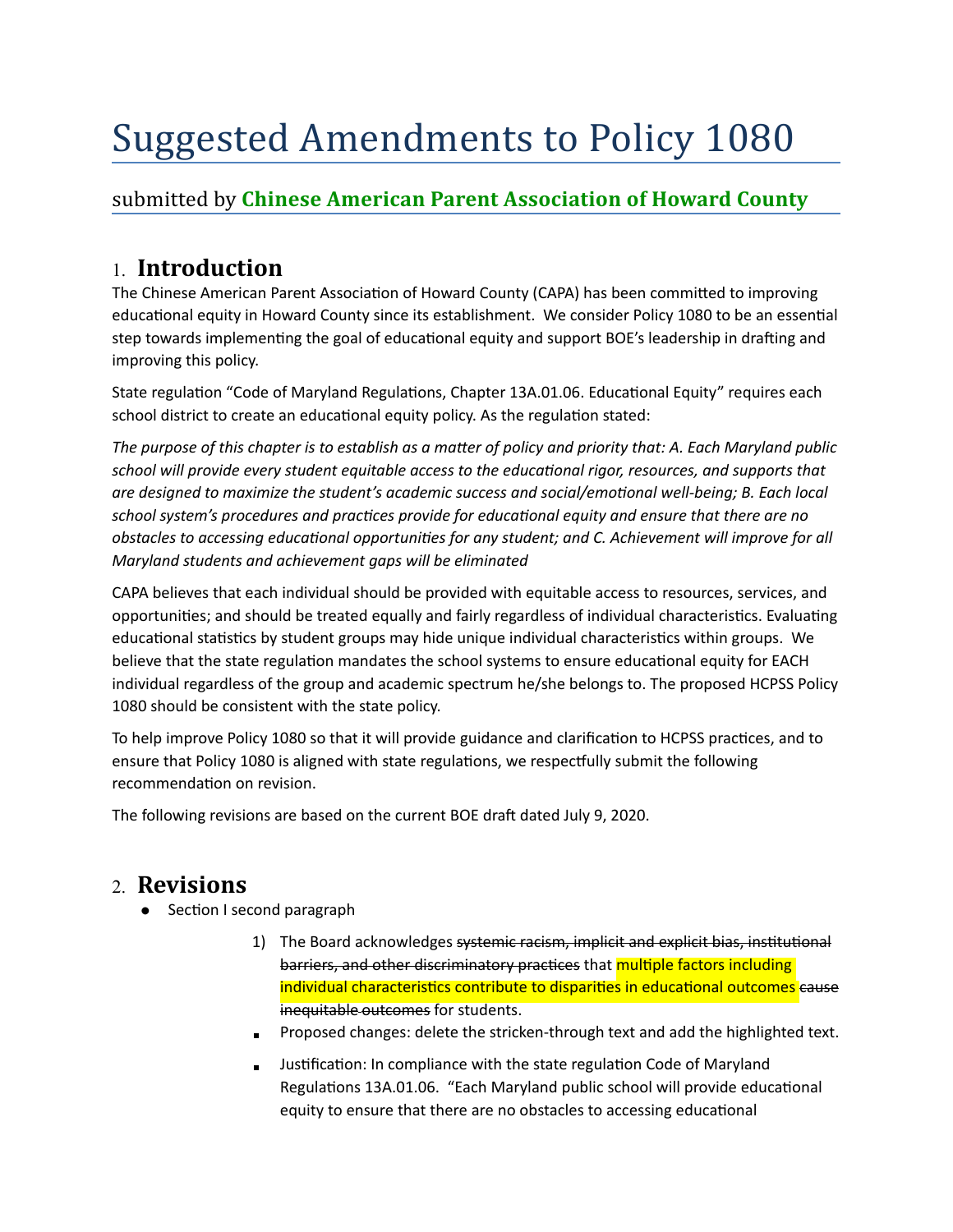opportunities for any student. Achievement will improve for all Maryland students and achievement gaps will be eliminated." In order to effectively improve achievement for all Maryland students, we need to find the true obstacles for all students. The original sentence focuses on only one aspect and does not take all individual characteristics listed in the state regulation into consideration . .

- 2) "As such, the Board is committed to providing all students with a dynamic and relevant educational program that nurtures their social/emotional well-being, and affirms their identity and experience, in order to maximize each student's individual potential."
- Proposed changes: change the sentence to "As such, the Board is committed to providing every student with equitable access to the educational rigor, resources, and supports that are designed to maximize the student's academic success and social/emotional well-being and to view each student's individual characteristics as valuable."
- Justification: align with the language in the state regulation Code of Maryland Regulations 13A.01.06.
- 3) "We mandate addressing disparities in educational outcomes as a priority in each school, including but not limited to, access to leadership positions, sports teams, advanced coursework, identification for specialized services, discipline, suspension/expulsion practices, achievement, and graduation rates due to individual characteristics between student groups."
- Proposed changes: delete the stricken-through text and add the highlighted text.
- Justification: Use "individual characteristics" instead of "student groups" to align with the language in the state regulation Code of Maryland Regulations 13A.01.06, which gives a clear definition of the term. The definition of "educational outcome" needs to be broader and more inclusive.
- Section II

The purpose of this policy is to establish expectations related to the identification and elimination of disparities in education outcomes. and strategies for the achievement improvement for all students and to eliminate achievement gaps.

- Proposed change: delete the stricken-through text and add the highlighted text.
- Justification: a) add "strategies." This policy is more than expectations. b) Use the term "achievement gaps" instead of "disparities in education outcomes" to align with the state regulation Code of Maryland Regulations 13A.01.06.
- Section III

Section III.A.2 "This curriculum will use differentiated approaches and resources to meet the needs of every student in accordance with Policy 8000 Curriculum."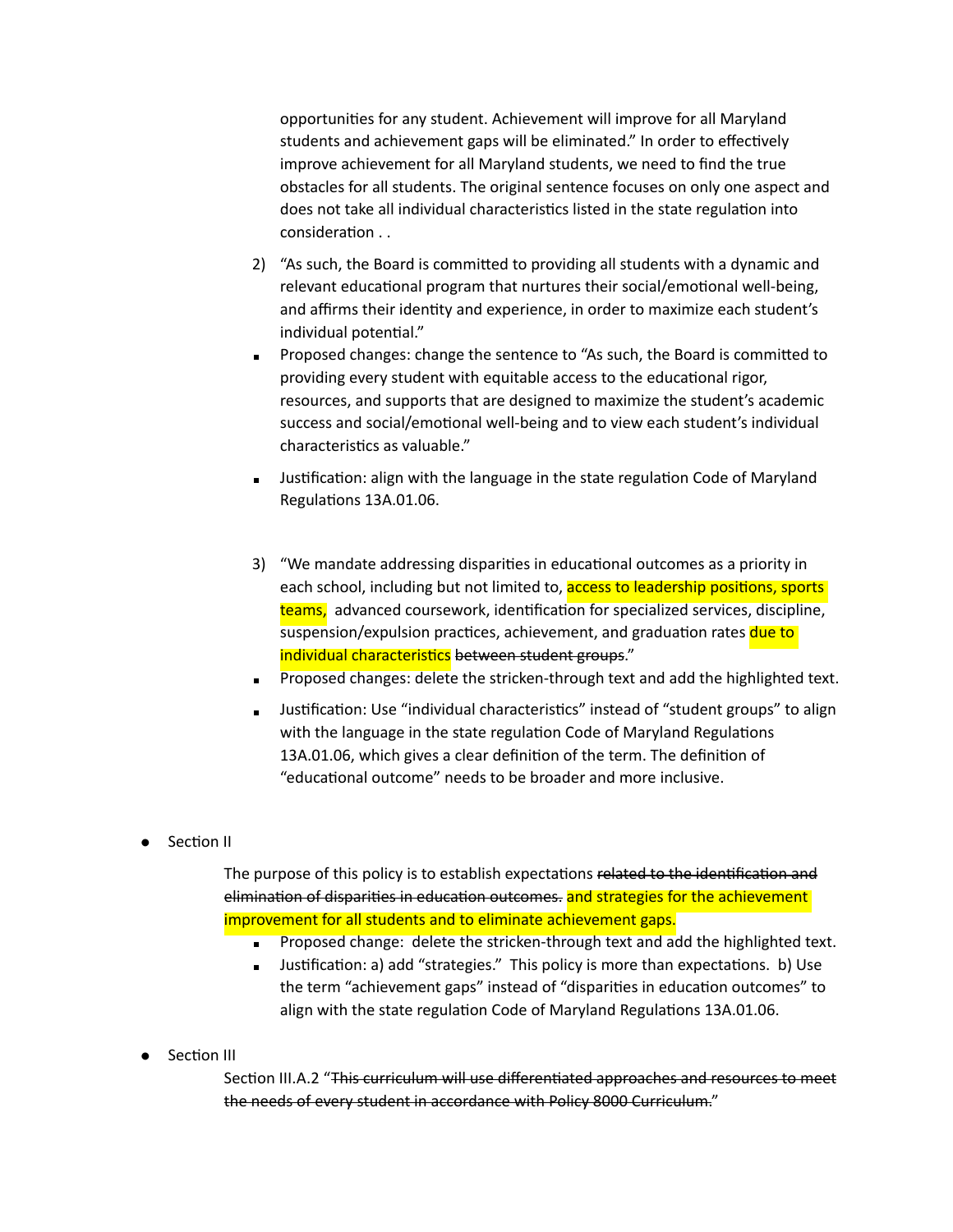- **Proposed change: Delete this sentence.**
- Justification: the term "differentiated approaches" was not defined in this policy. It was mentioned but not defined in Policy 8000. If this sentence is important enough to be included, we need to specify what the "approach" candidates are and how these approaches are chosen. For example, are we talking about providing different cultural contents based on the students' cultural backgrounds? Or are we talking about providing a different amount of cultural curriculum depending on students' course load?

Section III.A.4 "A student's English proficiency, disability status, perceived academic ability and/or social identifiers will not limit access and opportunity."

- Proposed change: delete the stricken-through text
- Justification: this term is too open for interpretation. To include this term, a precise definition of "perceived academic ability" should be given, and an alternative "real academic ability" should be provided. We suggest leaving this issue for further study.

Section III.B.5: Establish a diverse, equitable, and inclusive student population at all schools. As such, Policy 6010 School Attendance Areas, utilizes demographic data as a factor for setting school attendance areas., given that such implementation does not impede any student's ability to acquire educational equity as defined in the Code of Maryland Regulations, Chapter 13A.01.06.

- $\blacksquare$  Proposed change: add the highlighted text.
- **■** Justification: Make sure that this implementation aligns with the state's regulations.

Section III.B.6 "Evaluate and continuously improve classroom placement practices and student scheduling to ensure that diversity exists individual characteristics are fairly reflected, and equitable educational opportunities are provided to every student in all learning environments."

- Proposed changes: delete the stricken-through text and add the highlighted text.
- **■** Justification: align with the language in the Code of Maryland Regulations, Chapter 13A.01.06. Also, the term "learning environments" is not defined in this policy. For example, does "diversity exists in all learning environments" mean that each class, club, or sports team needs to have a certain proportion of students with each social identifier? On the other hand, educational opportunities are well defined in the state regulation and reflect the same principle as the original statement.

Section III.B.8 Identify and eliminate disproportionality in discipline practices by uplifting and nurturing healthy relationships, creating a just and equitable learning environment, repairing harm, and responding effectively to conflict. Regardless of social identifiers, consequences are fair, equitable, consistent, and reflective of a restorative culture.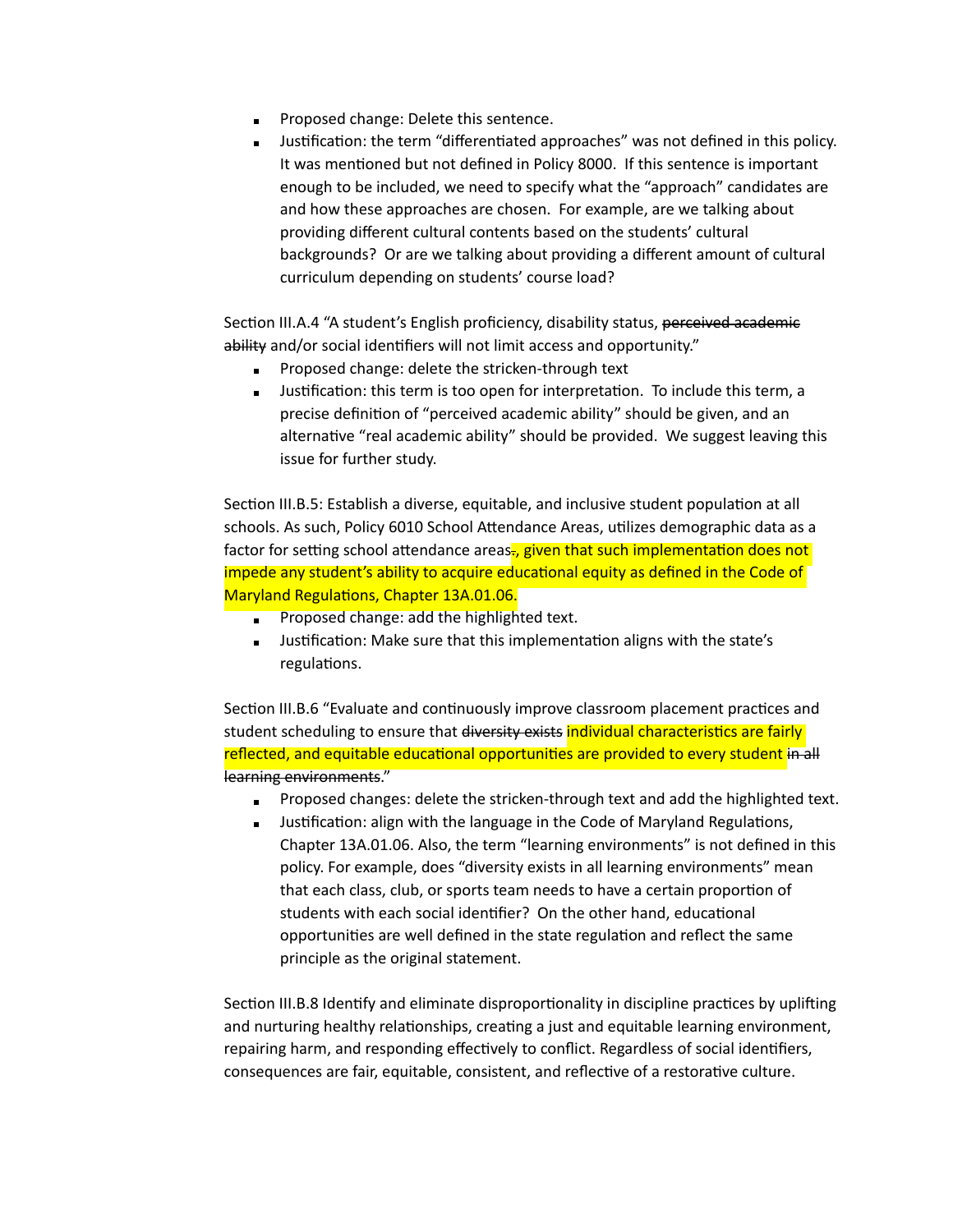- Proposed change: Evaluate current discipline practices to ensure every student is treated fairly with no explicit and implicit bias. The schools should uplift and nurture healthy relationships, create a just and equitable learning environment, repair harm, and respond effectively to conflict. Regardless of social identifiers, consequences are fair, equitable, consistent, and reflective of a restorative culture."
- **EXEDENT III STARK ISSON THE VISHTED IS A SET I** Justifications, Inc. It also alter languations, Chapter 13A.01.06.

Section III.C.1 "Intentionally recruit, employ, promote, support, and retain a diverse workforce of highly qualified educators and leadership teams that reflect the diversity of the student population. In accordance with Policy 7000 Workforce Diversity, an innovative recruitment and retention Workforce Diversity and Inclusion plan for highly qualified teachers and members of the leadership teams of color and other diverse staff, is a priority for HCPSS. "

- **Proposed change: add the highlighted text.**
- **■** Justification: diversity in the leadership team is essential to provide mentoring and advocacy for a diverse workforce. It also helps to attract a diverse recruit pool. The current HCPSS leadership diversity has significant rooms for improvement. The term "highly qualified" is worth reporting, to ensure that the teacher's qualifications and credentials should be equally considered and should not be undermined in recruitment, promotion, and retention.

Section III C 3 "Prioritize ongoing professional learning experiences focusing on individual characteristics factors influencing educational equity, such as cultural proficiency and responsiveness, implicit bias, explicit bias, and systemic racism. "

- Proposed change: delete the stricken-through text and add the highlighted text.
- Justification: In compliance with the state regulation Code of Maryland Regulations 13A.01.06. "Each Maryland public school will provide educational equity to ensure that there are no obstacles to accessing educational opportunities for any student. Achievement will improve for all Maryland students and achievement gaps will be eliminated." All listed individual characteristics should be taken into consideration.
- Section IV

Add a section: The Board of Education will set up a citizen's committee on educational equality, to consist of representatives from the various community groups and HCPSS. This committee will advise the Board on the practices and implementations of this Policy by HCPSS and the actions that the Board can take to advance the goal of educational equity.

Proposed change: Add a section that reads: "The Board of Education will set up a citizen's committee on educational equality, to consist of representatives from the various community groups and HCPSS. This committee will advise the Board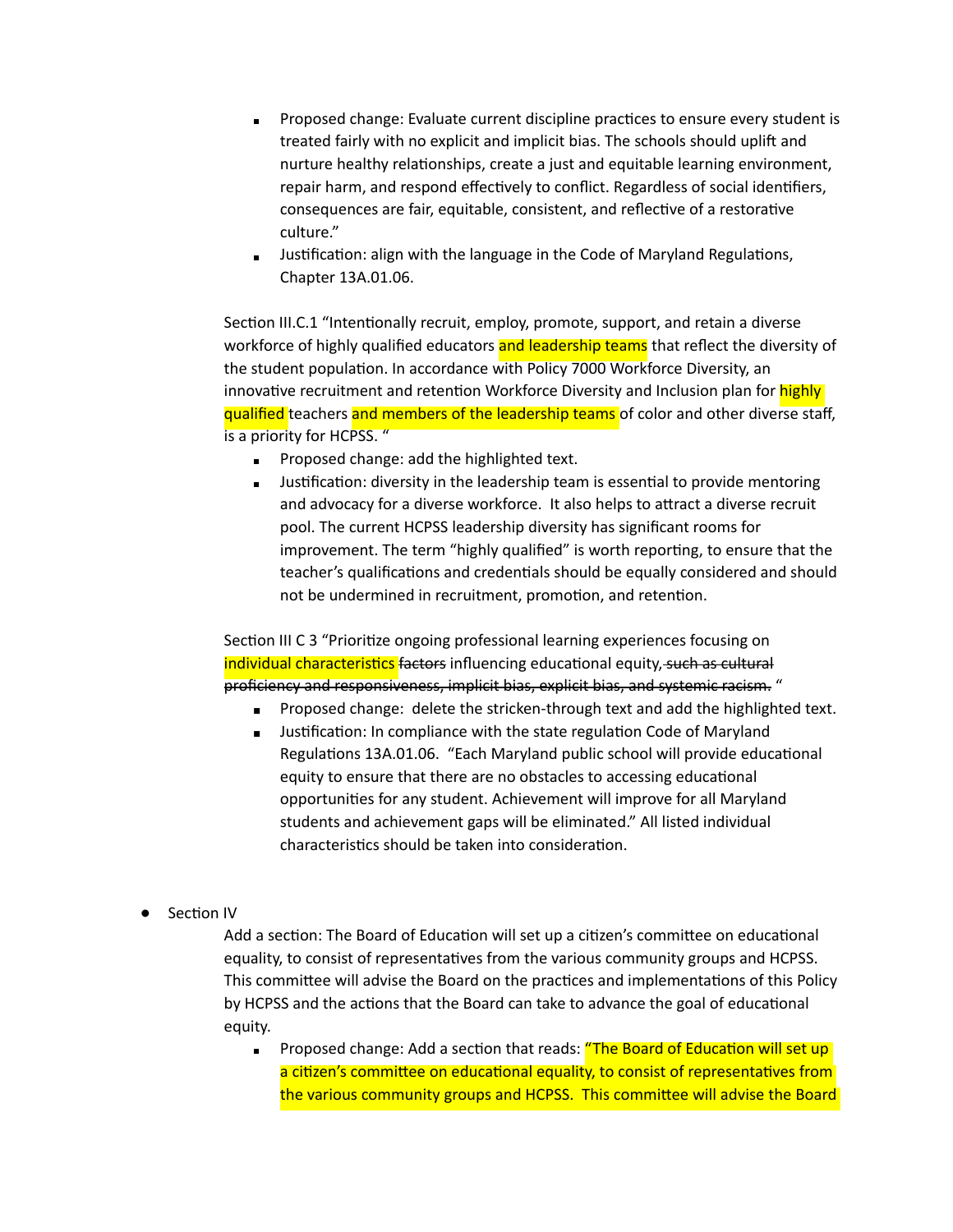on the practices and implementations of this Policy by HCPSS and the actions that the Board can take to advance the goal of educational equity."

Justification: while Policy 1080 sets up a framework for educational equity, much work is needed in implementation to ensure our goal is realized. Citizen involvement in the process is critical. The Board and the proposed citizen's committee provides a conduit for the Howard community to help and monitor the process.

Section IV.G "The Office of Diversity, Equity, and Inclusion (ODEI) will provide training and development aligned to its educational equity goals through district-level and school-based level professional learning opportunities. The cost of these training activities will be reflected in the annual budget equity allocation described in Section IV.C."

- Proposed change: add the highlighted sentence
- Justification: We should identify equity-related training in the pool of professional training expenses for better accountability.
- Section VI

#### Section VI C

Diversity  $-$  Recognizing, accepting, and respecting that individuals come from many different life experiences with various frames of reference and perspectives. While diversity values unique perspectives and individual differences, it also values the commonalities we all share. Diversity includes, but is not limited to,  $(a)$  Ability (cognitive, social/emotional, and physical); (b) Ethnicity; (c) Family structure; (d) Gender identity and expression; (e) Language; (f) National origin; (g) Nationality; (h) Race; (i) Religion; (j) Sexual orientation; and (k) Socio-economic status. race/ethnicity, gender, gender identity, socioeconomic status, sexual orientation, language, culture, religion/ beliefs, mental and physical ability, age and national origin.

- Proposed changes: delete the stricken-through text and add the highlighted text.
- Justification: In compliance with the state regulation Code of Maryland Regulations 13A.01.06.

Section VI:

- Proposed change: Add definition of individual characteristics:
	- "Individual characteristics" means the characteristics of each individual student, which include but are not limited to: (a) Ability (cognitive, social/emotional, and physical); (b) Ethnicity; (c) Family structure; (d) Gender identity and expression; (e) Language; (f) National origin; (g) Nationality; (h) Race; (i) Religion; (j) Sexual orientation; and (k) Socioeconomic status.
	- Justification: this is the term used and defined in the state regulation Code of Maryland Regulations 13A.01.06.

Section VI: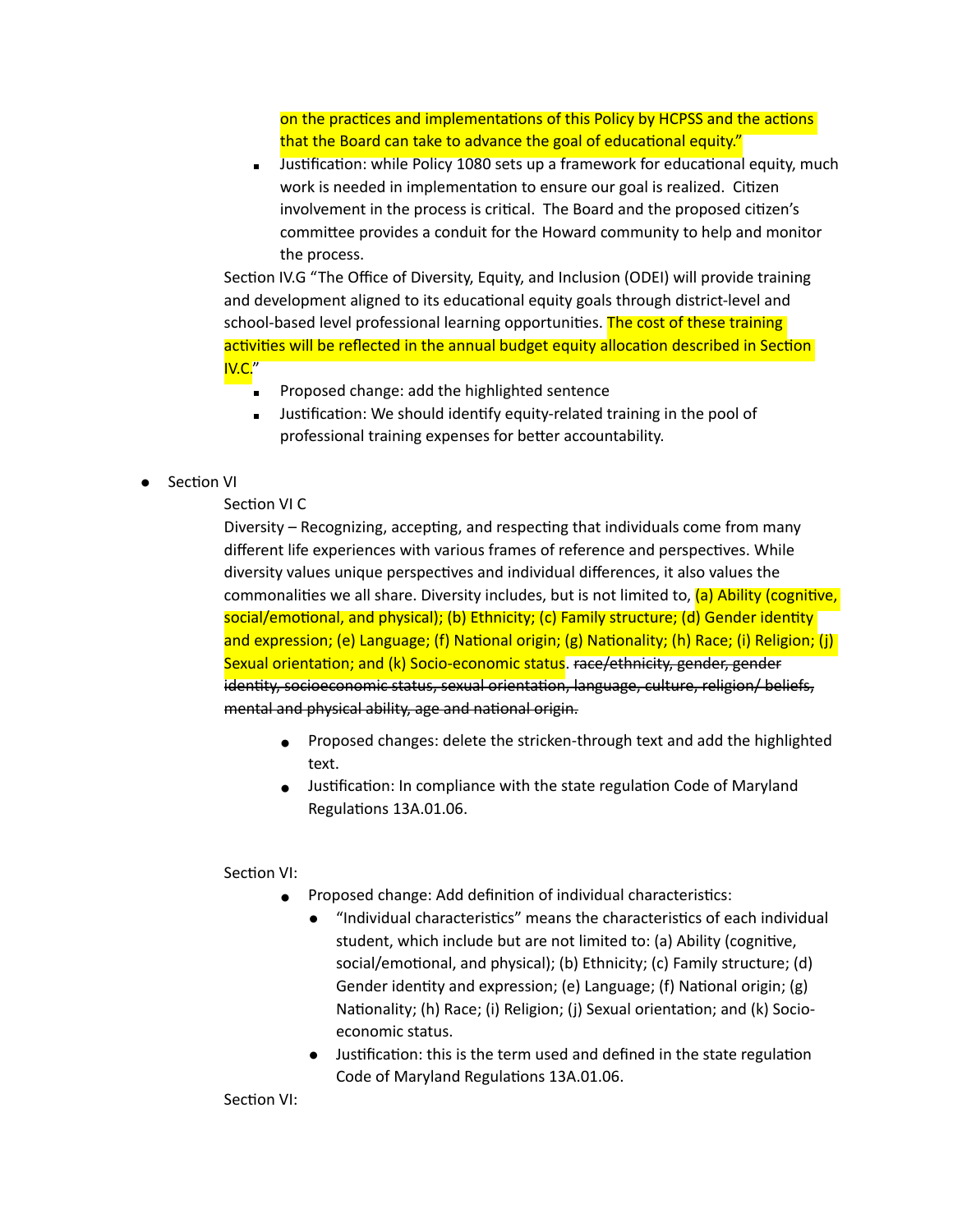- **Proposed change: add definition: "Educational opportunities all students have** access to rigorous, well-rounded academic programs and experiences that enrich their educational career and prepare them for academic and career success."
- **■** Justification: this is the language from the state regulation Code of Maryland Regulations 13A.01.06. The term "educational opportunities" was used in Sections III.A.6 and VI.K.
- Implementation, Section III.A

Implementation Section III.A, see below

- **EXEDENT Proposed change: Add the following text: "The HCPSS annual budget will report** the cost and key performance indicators (KPI) of these training efforts."
- **■** Justification: we need to ensure that these training efforts are effective in promoting and improving equity.

Implementation, Section III.C "ODEI will work collaboratively with HCPSS offices to intentionally uplift diverse role models, so that all students see themselves and the global society represented to foster a diverse workforce so that it can serve as role models to all students."

- **Proposed change: delete the stricken-through text and add the highlighted one.**
- Justification: the original statement is confusing. The proposed change represents our understanding of the intention. Also, "work collaboratively with HCPSS offices" is not appropriate because ODEI is also an HCPSS office. And the necessity of collaboration is obvious.

Implementation, Section III.D "ODEI will partner with parent and community groups organizations and government agencies to support mutual equity goals equity goals through regular meetings, town halls, and other communication channels."

- **•** Proposed change: delete the stricken-through text and add the highlighted ones.
- **■** Justification: the meaning of "mutual equity goal" is not clear. We also need to codify the partnership with tangible mechanisms.
- Implementation Section IV

Implementation Section V.A, see blow

- Proposed change: add the following items:
	- $\bullet$  Refine the set of metrics listed in 1 above to reflect educational opportunities and excellence available to students.
	- Collect equity measures beyond educational outcome, including but not limited to: student experience with school culture, student access to instructional help, resources, and guidance from HCPSS outside of classrooms, social services, internship, and other learning opportunities, etc. These measures can be collected through informal ways such as surveys and interviews.